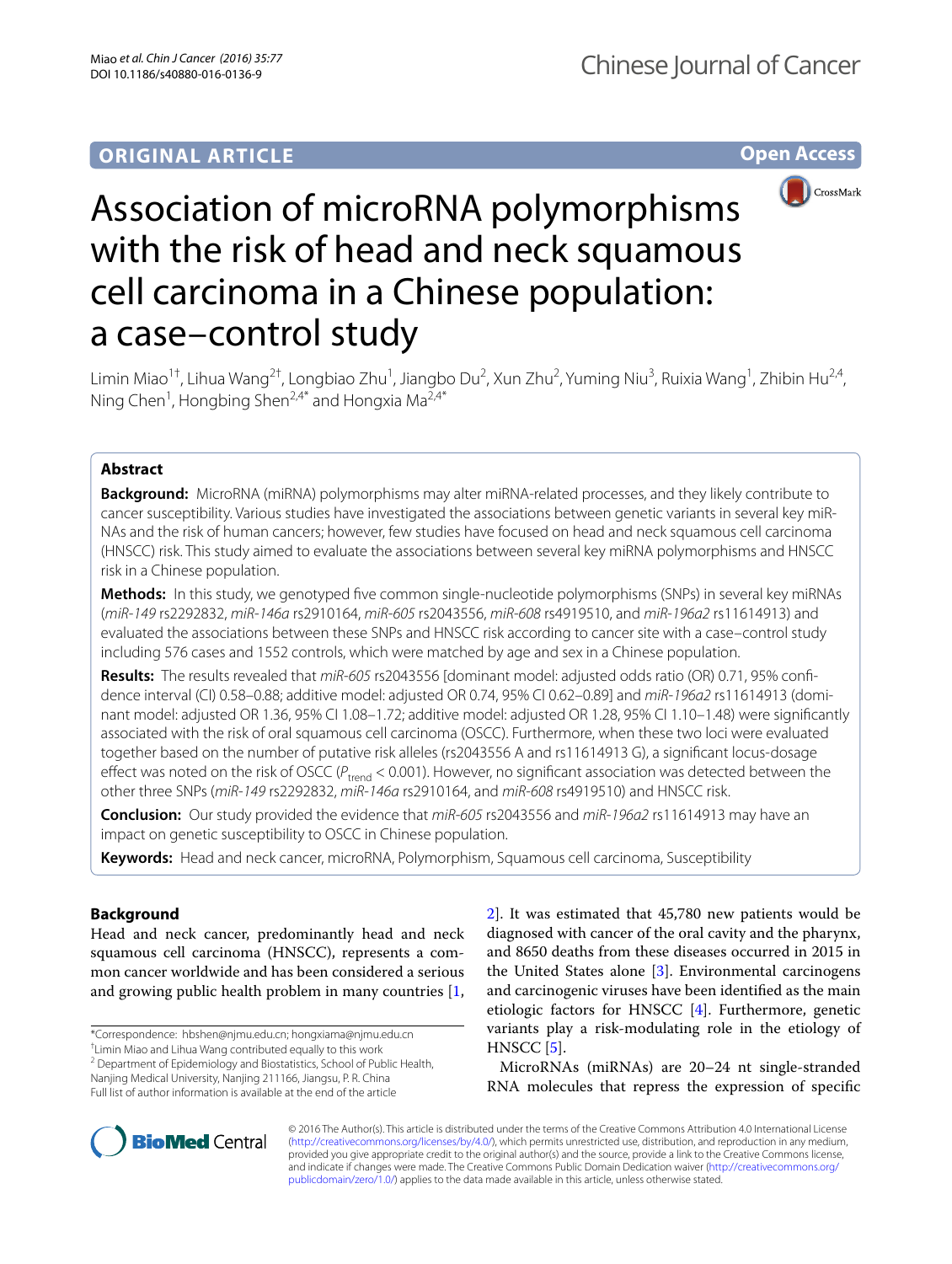target genes by binding to the 3′-untranslated regions (UTRs) of messenger RNA (mRNA)  $[6]$  $[6]$ . A single miRNA may regulate the expression of many genes, and it has been proposed that more than one-third of all proteincoding genes are under translational control by miRNAs [[7\]](#page-7-6). Numerous studies have demonstrated that aberrant expression of miRNAs is closely associated with the cell proliferation, invasion, metastasis, and prognosis of various cancers  $[8, 9]$  $[8, 9]$  $[8, 9]$  $[8, 9]$  $[8, 9]$ . Given that small variations in the expression of a specific miRNA may affect thousands of target mRNAs and result in diverse functional consequences [[10](#page-7-9)], miRNAs have been considered ideal candidate genes for cancer predisposition.

Studies have demonstrated that potentially functional single nucleotide polymorphisms (SNPs) located in several key miRNAs may influence the function of mature miRNAs and then affect the process of carcinogenesis [[11](#page-7-10)[–13](#page-7-11)]. For example, rs2292832 in *miR*-*149* and rs2043556 in *miR*-*605* were associated with the modified expression level of these two miRNAs [\[14](#page-7-12)]. rs2910164 in *miR*-*146a* altered the mature *miR*-*146a* expression level that was involved in the regulation of cell differentiation and cancer formation [[15,](#page-7-13) [16\]](#page-7-14). rs4919510 in *miR*-*608* has been predicted by in silico algorithms to exhibit differential capacities to bind to the potential target genes of *miR*-*608*, such as the insulin receptor (*IR*) and tumor protein 53 (*TP53*) [\[17](#page-7-15)]. Furthermore, rs11614913 in *miR*-*196a2* affects the expression of *miR*-*196a*, and aberrant regulation of *miR*-*196a* is involved in the development and progression of several cancers, including oral cancer [[18\]](#page-7-16). To date, some population studies and meta-analyses have been performed to investigate the associations between polymorphisms of the above important miR-NAs and the risk of multiple types of malignant tumors [[19,](#page-7-17) [20\]](#page-7-18). However, the results were inconsistent, and few studies focused on the associations of these SNPs with HNSCC risk in Chinese population.

Thus, we performed a case-control study on associations of five common SNPs in key miRNAs (rs2292832 in *miR*-*149*, rs2910164 in *miR*-*146a*, rs2043556 in *miR*-*605*, rs4919510 in *miR*-*608*, and rs11614913 in *miR*-*196a2*) with HNSCC risk in China.

#### **Methods**

## **Study subjects**

This study is a hospital-based case–control study. All newly diagnosed HNSCC patients historically confirmed by two pathologists were consecutively recruited from Jiangsu Stomatological Hospital and the First Affiliated Hospital of Nanjing Medical University, Nanjing, China between January 2009 and May 2013. Exclusion criteria included secondary HNSCC or metastasized cancer from other organs. None of the patients received neoadjuvant chemotherapy or radiotherapy before surgery. Cancerfree controls matched to the cases by age  $(\pm 5 \text{ years})$ and sex were randomly selected from a cohort of more than 30,000 participants in a community-based screening program for non-infectious diseases in the Jiangsu Province, China. All participants were genetically unrelated and of the ethnic Han Chinese population. Each participant was scheduled for a face-to-face interview to answer a structured questionnaire that elicited information on demographic characteristics and environmental exposure history, such as age, sex, smoking status, and drinking status. Written informed consent was obtained from each participant, and the study was approved by the Institutional Review Boards of all relevant institutes.

### **SNP selection and genotyping**

Based on previous reports about miRNA polymorphisms and cancer risk  $[14–18]$  $[14–18]$  $[14–18]$ , we chose five most investigated and potentially functional SNPs (rs2292832 in *miR*-*149*, rs2910164 in *miR*-*146a*, rs2043556 in *miR*-*605*, rs4919510 in *miR*-*608*, and rs11614913 in *miR*-*196a2*) for genotyping. Venous blood was collected from all subjects and centrifuged at a speed of 4000 round/min for 10 min. The centrifuged blood was stored at −40 °C for use. Genomic DNA was isolated from leukocyte pellets of venous blood by proteinase K digestion, and this process was followed by phenol chloroform extraction. All DNA samples were assessed for quality and quantity using Nanodrop (Thermo Scientific, Waltham, MA, USA) and DNA electrophoresis (agarose gel imaging system, agarose gel electronic balance, and electronic tank supplied by Oxoid company, Basingstoke, England; micropipette, microwave oven, and electrophoresis apparatus supplied by Gilson company, Madison, WI, USA) before genotyping. SNPs were genotyped by using Illumina Infinium1 Human Exome BeadChip (Illumina Inc., San Diego, CA, USA), and genotype calling was performed using the GenTrain version 1.0 clustering algorithm in GenomeStudio V2011.1 (Illumina). The overall call rate was 99.77%–99.91% for all SNPs.

# **Statistical analysis**

The Hardy–Weinberg equilibrium was tested by a goodness-of-fit  $\chi^2$  test to compare the observed genotype frequencies with the expected ones among the control subjects. Distributions of selected demographic variables, risk factors, and frequencies of variant genotypes between the cases and controls were evaluated by using the Pearson's Chi squared test (uncorrected). The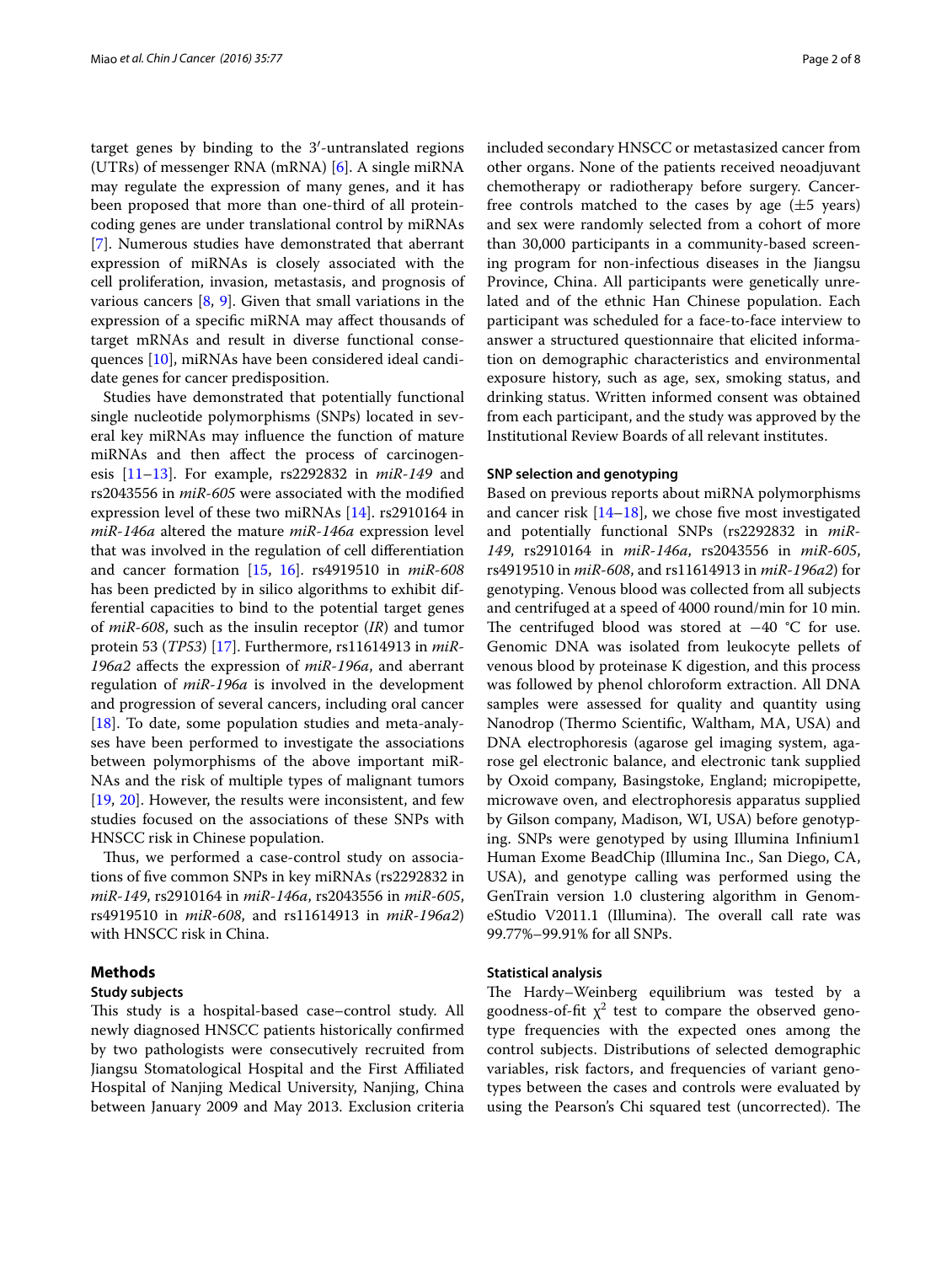associations of variant genotypes with HNSCC risk were estimated by computing odds ratios (ORs) and 95% confidence intervals (CIs) from both univariate and multivariate logistic regression analyses according to cancer site. The heterogeneity between subgroups was assessed with the Chi square-based *Q* test. All statistical analyses were performed with Statistical Analysis System software (v.9.1 SAS Institute, Cary, NC, USA). *P* < 0.05 was considered as the level of statistical significance.

Additionally, we used another data-mining tool, the non-parametric multifactor dimensionality reduction (MDR) software (version 2.0 beta 8.4, Norris-Cotton Cancer Center, Geisel School of Medicine, Dartmouth College, Hanover, NH, USA) to identify the potential locus–locus and gene-environment interactions with trichotomies genotypes, age (dichotomized into  $\geq 60$  years and <60 years), sex, smoking status, and drinking status. The fitness of the MDR model was assessed by estimating the testing accuracy and the cross-validation consistency (CVC). Models that were true positive would have estimating the testing accuracy of >0.5. The best model with the highest CVC and the highest testing accuracy was selected [\[21\]](#page-7-19).

# **Results**

#### **Selected characteristics of studied subjects**

A total of 576 HNSCC patients and 1552 cancer-free controls were included in the study. Distributions of physiological characteristics in the case and control groups are presented in Table [1](#page-2-0). No significant difference in the distributions of age, sex, and smoking status were

<span id="page-2-0"></span>**Table 1 Selected characteristics of head and neck squamous cell carcinoma (HNSCC) patients and cancer-free controls**

| Variable        | Patients [cases (%)] | Controls [cases (%)] | pa      |  |
|-----------------|----------------------|----------------------|---------|--|
| Total           | 576                  | 1552                 |         |  |
| Age (years)     |                      |                      |         |  |
| <60             | 265 (46.0)           | 719 (46.3)           | 0.895   |  |
| >60             | 311 (54.0)           | 833 (53.7)           |         |  |
| Gender          |                      |                      | 0.750   |  |
| Female          | 214 (37.2)           | 565 (36.4)           |         |  |
| Male            | 362 (62.8)           | 987 (63.6)           |         |  |
| Smoking status  |                      |                      | 0.260   |  |
| No              | 315 (54.7)           | 891 (57.4)           |         |  |
| Yes             | 261 (45.3)           | 661 (42.6)           |         |  |
| Drinking status |                      |                      | < 0.001 |  |
| N <sub>o</sub>  | 321 (55.7)           | 1043 (67.2)          |         |  |
| Yes             | 255 (44.3)           | 509 (32.8)           |         |  |

Italic value indicate significance of *p* value (*p* < 0.05)

a Two-sided Chi squared test

noted between the case and control groups. Expectedly, more drinkers were found in the case group than in the control group (44.3 vs. 32.8%, *P* < 0.001). Further, logistic regression suggested that drinking status was associated with an increased HNSCC risk ( $β = 0.493$ , OR 1.64, 95% CI 1.35–1.99, *P* < 0.001). Although the proportion of smokers was a bit higher in the case group (45.3%) than in the control group (42.6%), the association between smoking and HNSCC risk was not significant ( $\beta = 0.111$ , OR 1.12, 95% CI 0.92–1.35, *P* = 0.260). In the 576 cases, 462 (80.2%) had oral squamous cell carcinoma (OSCC), and 114 (19.8%) had HNSCC at other sites [9 (1.6%) had oropharyngeal tumor, 102 (17.7%) had laryngeal tumor, 1 had nasal sinus cancer, 1 had parotid carcinoma, and 1 had salivary gland carcinoma].

#### **Primary information of selected SNPs**

The position, minor allele frequencies (MAFs), and other primary information of five selected SNPs are presented in Table [2.](#page-3-0) The Hardy–Weinberg equilibrium was not severely violated judging from the goodness-of-fit  $\chi^2$  test (all *P* > 0.05). Among the five loci, the genotype distributions of two SNPs were significantly different between the case and control groups (*P* = 0.004 for *miR*-*605* rs2043556 and *P* = 0.019 for *miR*-*196a2* rs11614913).

#### **Associations between selected SNPs and HNSCC risk**

Logistic regression analyses revealed that variant genotypes of *miR*-*605* rs2043556 significantly decreased the risk of OSCC (AG vs. AA: adjusted OR 0.74, 95% CI 0.59– 0.93; GG vs. AA: adjusted OR 0.56, 95% CI 0.35–0.89; dominant model: adjusted OR 0.71, 95% CI 0.58–0.88; recessive model: adjusted OR 0.63, 95% CI 0.40–1.00; additive model: adjusted OR 0.74, 95% CI 0.62–0.89), whereas variant genotypes of rs11614913 in *miR*-*196a2* significantly increased the risk of OSCC (GG vs. AA: adjusted OR 1.64, 95% CI 1.22–2.21; dominant model: adjusted OR 1.36, 95% CI 1.08–1.72; recessive model: adjusted OR 1.42, 95% CI 1.11–1.83; additive model: adjusted OR 1.28, 95% CI 1.10–1.48) (Table [3\)](#page-4-0). After false discovery rate (FDR) adjustment, the above associations remained significant for rs2043556 in *miR*-*605* (AG vs. AA: *P* = 0.045; GG vs AA: *P* = 0.038; dominant model:  $P = 0.010$ ; additive model:  $P = 0.005$ ) and rs11614913 in *miR*-*196a2* (GG vs. AA: *P* = 0.005; dominant model:  $P = 0.025$ ; recessive model:  $P = 0.030$ ; additive model:  $P = 0.003$ ). We also performed logistic regression analysis conditioning on all selected miRNAs and SNPs, and the results indicated that the effects of rs2043556 in *miR*-*605* and rs11614913 in *miR*-*196a2* on OSCC risk were independent (*P* = 0.001 for both *miR*-*605* rs2043556 and *miR*-*196a2* rs11614913 in additive model).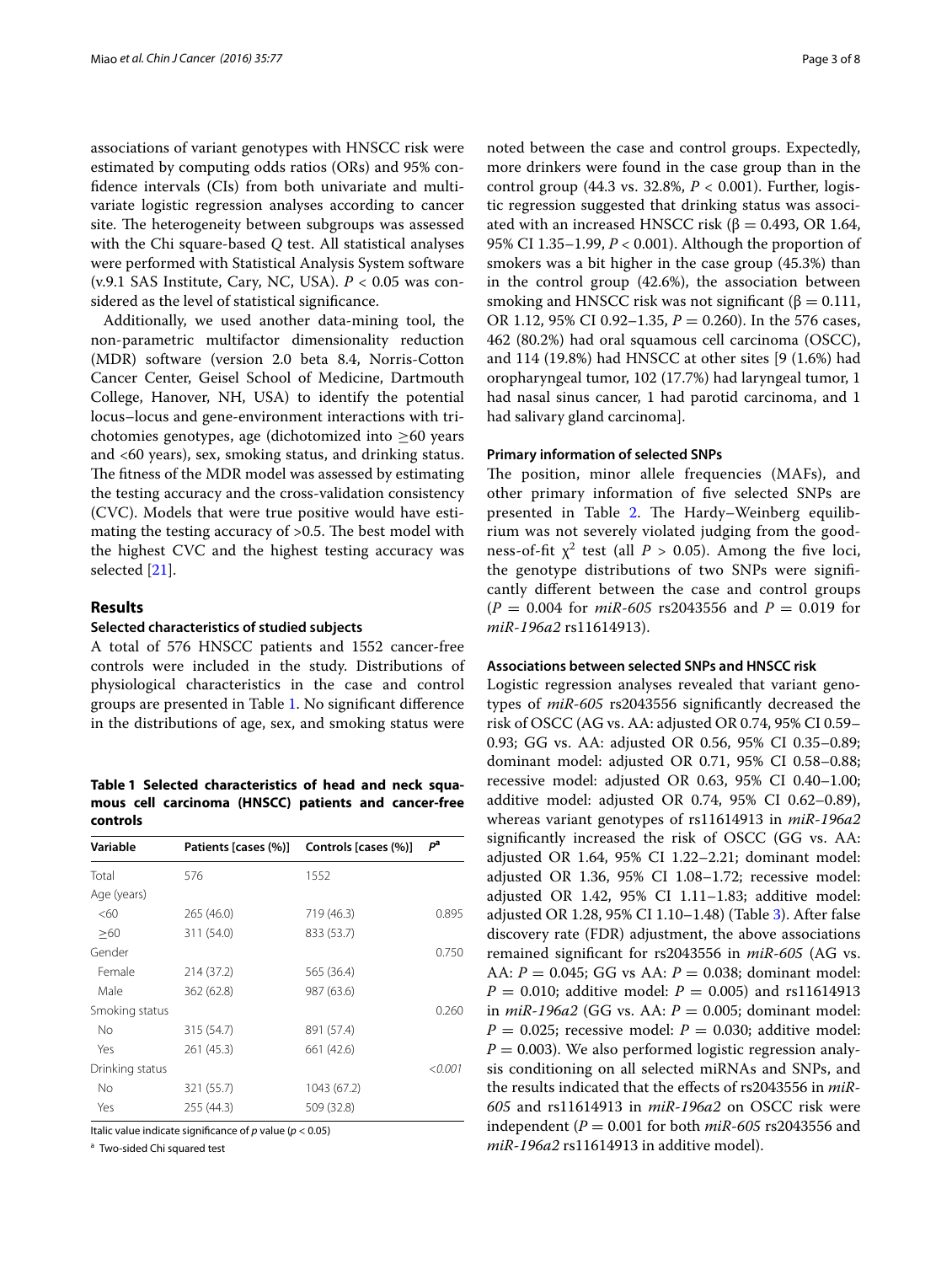| Gene         | Chromosome | <b>SNP</b> | <b>Base change</b> | Call rates (%) | <b>HWE</b> | <b>MAF</b> in controls | рa    | рb    |
|--------------|------------|------------|--------------------|----------------|------------|------------------------|-------|-------|
| Has-miR-149  | 2a37.3     | rs2292832  | A>G                | 99.77          | 0.092      | 0.322                  | 0.349 | 0.436 |
| Pre-miR-146a | 5a34       | rs2910164  | G>C                | 99.81          | 0.468      | 0.429                  | 0.558 | 0.558 |
| Has-miR-605  | 10a21.1    | rs2043556  | A > G              | 99.77          | 0.753      | 0.281                  | 0.004 | 0.020 |
| Has-miR-608  | 10a25.1    | rs4919510  | G>C                | 99.85          | 0.835      | 0.425                  | 0.245 | 0.408 |
| Pre-miR-196a | l2a13.13   | rs11614913 | A > G              | 99.91          | 0.796      | 0.432                  | 0.019 | 0.048 |

<span id="page-3-0"></span>**Table 2 Primary information and minor allele frequencies (MAFs) of selected single-nuclide polymorphisms (SNPs)**

Italic value indicate significance of *p* value (*p* < 0.05)

*HWE* Hardy–Weinberg equilibrium, *MAF* minor allele frequency

<sup>a</sup> Two-sided Chi squared test for the comparison of the allele frequency between HNSCC patients and cancer-free controls

<sup>b</sup> *P* values adjusted by false discovery rate (FDR) method

**Combined effects of the two significant SNPs on OSCC risk** When these two loci were evaluated together by the number (0–4) of putative risk alleles (*miR*-*605* rs2043556 A, A and *miR*-*196a2* rs11614913 G, G), a significant locus-dosage effect was detected on HNSCC risk between the groups with 0–2 risk alleles and 3–4 risk alleles ( $P_{\text{trend}} < 0.001$ ). Compared with the group with 0–1 risk allele, the groups with 3 and 4 risk alleles had significantly increased risk of OSCC with adjusted ORs of 1.51 (95% CI 1.10–2.09) and 2.23 (95% CI 1.51–3.29) (Table [4\)](#page-5-0). Compared with the risk in the groups with  $0-2$ risk alleles, the increase in OSCC risk remained significant for the group with 3–4 risk alleles (adjusted OR 1.48, 95% CI 1.20–1.83). Logistic regression analyses identified no association between the other three SNPs and OSCC risk (data not shown).

# **Stratification analysis for association between variant genotypes and OSCC risk**

We further conducted a stratification analysis by age, sex, smoking status, drinking status, and tumor site on the associations between rs2043556 in *miR*-*605* and rs11614913 in *miR*-*196a2* and OSCC risk. As presented in Table [5,](#page-5-1) the association of decreased OSCC risk with *miR*-*605* rs2043556 was more notable in males, whereas the association of increased risk with *miR*-*196a2* rs11614913 was more pronounced in females, non-smokers, and non-drinkers than in their counterparts. The combined effect of rs2043556 in *miR*-*605* and rs11614913 in *miR*-*196a2* on OSCC risk was stronger in patients of  $\geq$ 60 years old than in those of <60 years old.

# **MDR analysis for OSCC risk predication**

In addition, the MDR method was used to assess potential locus–locus and gene-environment interactions with five SNPs and age, sex, smoking status, and drinking status. As shown in Table [6](#page-6-0), age was the strongest factor for predicting HNSCC risk with the highest CVC (100%) and testing accuracy (55.70%). We also observed that the fourfactor model, which included age, *miR*-*146a* rs2910164, *miR*-*608* rs4919510, and *miR*-*196a2* rs11614913, was the most accurate model with a testing accuracy of 54.91% and a perfect CVC of 10. However, the two-factor and three-factor models had decreased CVCs, suggesting the models were not very accurate.

# **Discussion**

In this case–control study, we examined associations between five common SNPs in miRNAs (*miR*-*149* rs2292832, *miR*-*146a* rs2910164, *miR*-*605* rs2043556, *miR*-*608* rs4919510, and *miR*-*196a2* rs11614913) and HNSCC risk. The results revealed that rs2043556 in *miR*-*605* and rs11614913 in *miR*-*196a2* were significantly associated with OSCC risk in a Chinese population. However, no notable association was detected between other selected SNPs and HNSCC risk.

Once activated, the tumor suppressor *p*53 selectively modulates the expression of target genes involved in cell cycle arrest, apoptosis, and DNA repair [\[22](#page-7-20)]. A recent study indicated that *miR*-*605* was a new component in the *p53* gene network [[23\]](#page-7-21). This network is transcriptionally activated by *p53* and post-transcriptionally repressed by murine double minute 2 (*Mdm2*), which inhibits the function of *p53*. Thus, a positive feedback loop is created that aids in the rapid accumulation of *p53* to facilitate its function in response to stress [[23\]](#page-7-21). Id Said et al. [[24\]](#page-7-22) reported that high expression of *miR*-*605* could result in a significant reduction in cell viability, clonogenicity, and cell migration in *TP53*-mutant cell types and that rs2043556-variant G allele could significantly result in a decreased expression of *miR*-*605*. Several studies have investigated the associations between *miR*-*605* rs2043556 and cancer risk, and a recent meta-analysis concluded that *miR*-*605* rs2043556 was associated with a significant overall risk of human cancer [[25\]](#page-7-23). In this study, we first examined the effect of *miR*-*605* rs2043556 on the risk of HNSCC and identified a significant linkage between this SNP and the decreased risk of OSCC in a Chinese population. Thus, we hypothesize that *miR*-*605* rs2043556 may affect the expression of *miR*-*605* and the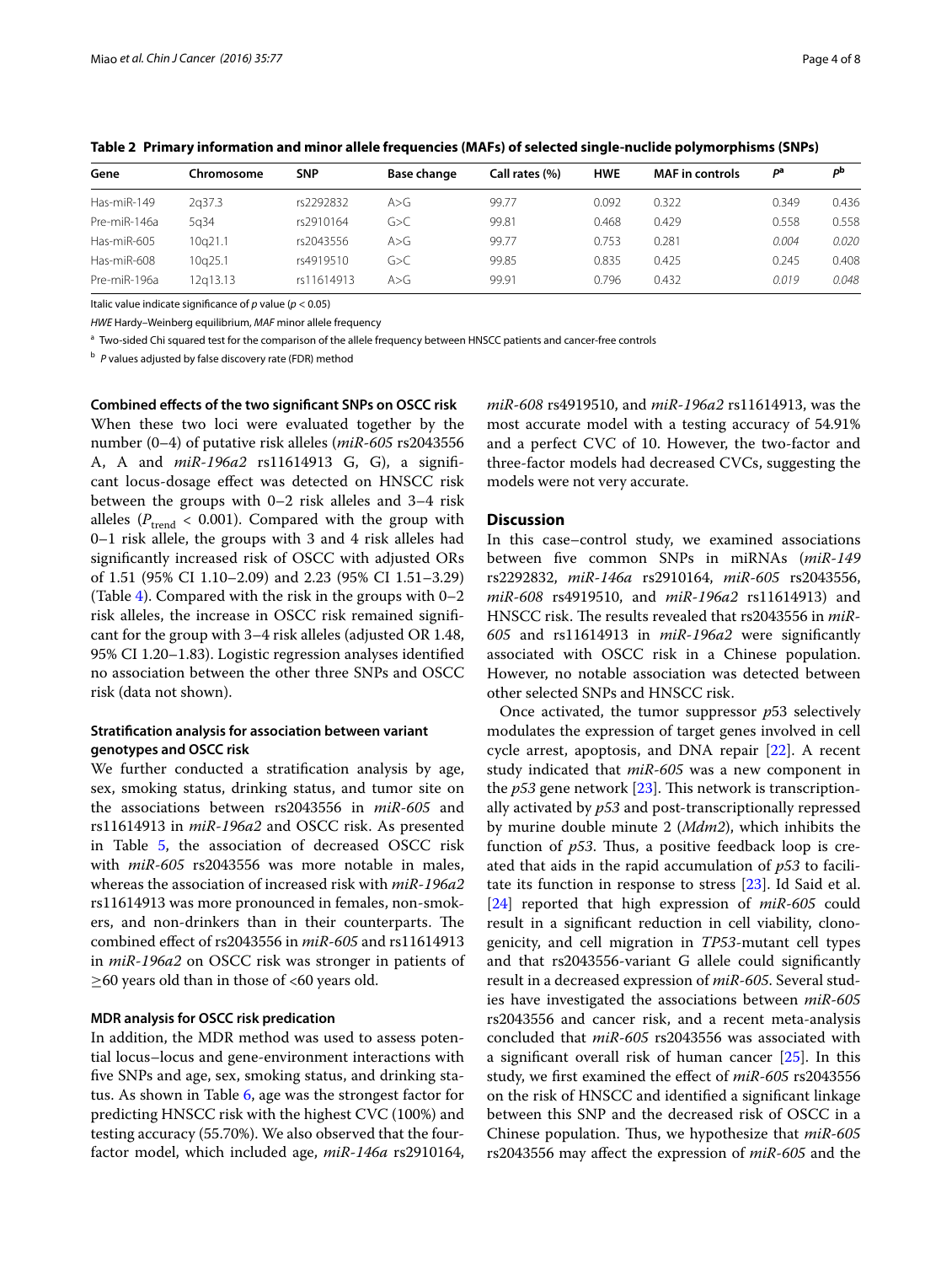| <b>SNP</b>           | Genotype <sup>a</sup> | Controls [num-<br>ber (%)] | Oral cancer<br>patients<br>[number(%)] | <b>Adjusted OR</b><br>$(95\%$ CI) <sup>b</sup> | рb    | pc             | Non-oral cancer Adjusted OR<br>patients<br>[number(%)] | $(95\%$ CI) <sup>b</sup> | pb    |
|----------------------|-----------------------|----------------------------|----------------------------------------|------------------------------------------------|-------|----------------|--------------------------------------------------------|--------------------------|-------|
| miR-605              | AA                    | 798 (51.6)                 | 278 (60.3)                             | 1.00                                           |       |                | 55 (48.2)                                              | 1.00                     |       |
| rs2043556            | AG                    | 631 (40.8)                 | 160 (34.7)                             | $0.74(0.59 - 0.93)$                            | 0.009 | 0.045          | 52 (45.6)                                              | $1.19(0.80 - 1.78)$      | 0.396 |
|                      | GG                    | 119(7.7)                   | 23(5.0)                                | $0.56(0.35 - 0.89)$                            | 0.015 | 0.038          | 7(6.1)                                                 | $0.85(0.38 - 1.94)$      | 0.708 |
|                      | Dominant<br>model     | <b>NA</b>                  | <b>NA</b>                              | $0.71(0.58 - 0.88)$                            | 0.002 | 0.010 NA       |                                                        | $1.14(0.77 - 1.67)$      | 0.518 |
|                      | Recessive model       | <b>NA</b>                  | <b>NA</b>                              | $0.63(0.40 - 1.00)$                            | 0.050 | 0.125          | <b>NA</b>                                              | $0.79(0.36 - 1.75)$      | 0.561 |
|                      | Additive model        | <b>NA</b>                  | <b>NA</b>                              | $0.74(0.62 - 0.89)$                            | 0.001 | 0.005          | <b>NA</b>                                              | $1.04(0.77 - 1.42)$      | 0.787 |
| miR-196a2            | AA                    | 503 (32.5)                 | 122 (26.4)                             | 1.00                                           |       |                | 40 (35.1)                                              | 1.00                     |       |
| rs11614913           | AG                    | 755 (48.7)                 | 228 (49.4)                             | $1.25(0.98 - 1.61)$                            | 0.075 | 0.188          | 56 (49.1)                                              | $0.93(0.61 - 1.43)$      | 0.736 |
|                      | GG                    | 292 (18.8)                 | 112(24.2)                              | $1.64(1.22 - 2.21)$                            | 0.001 | 0.005          | 18 (15.8)                                              | $0.76(0.43 - 1.37)$      | 0.366 |
|                      | Dominant<br>model     | <b>NA</b>                  | <b>NA</b>                              | $1.36(1.08 - 1.72)$                            | 0.010 | 0.025          | <b>NA</b>                                              | $0.88(0.59 - 1.33)$      | 0.547 |
|                      | Recessive model       | <b>NA</b>                  | <b>NA</b>                              | $1.42(1.11 - 1.83)$                            | 0.006 | 0.030          | <b>NA</b>                                              | $0.80(0.47 - 1.35)$      | 0.402 |
|                      | Additive model        | <b>NA</b>                  | <b>NA</b>                              | $1.28(1.10 - 1.48)$                            | 0.001 | 0.003          | <b>NA</b>                                              | $0.88(0.67 - 1.17)$      | 0.386 |
| miR-149<br>rs2292832 | AA                    | 726                        | 226                                    | 1.00                                           |       |                | 57                                                     | 1.00                     |       |
|                      | AG                    | 647                        | 193                                    | $0.96(0.77 - 1.19)$                            |       | 0.696 0.696    | 38                                                     | $0.76(0.49 - 1.17)$      | 0.206 |
|                      | GG                    | 175                        | 42                                     | $0.76(0.52 - 1.10)$                            |       | 0.141 0.235    | -19                                                    | 1.37 (0.79-2.39)         | 0.268 |
|                      | Dominant<br>model     | <b>NA</b>                  | <b>NA</b>                              | $0.91(0.74 - 1.13)$                            |       | 0.399 0.499 NA |                                                        | $0.89(0.60 - 1.31)$      | 0.556 |
|                      | Recessive model       | <b>NA</b>                  | <b>NA</b>                              | $0.77(0.54 - 1.10)$                            | 0.156 | 0.260          | N A                                                    | $1.55(0.91 - 2.62)$      | 0.107 |
|                      | Additive model        | <b>NA</b>                  | <b>NA</b>                              | $0.90(0.77 - 1.06)$                            |       | 0.198 0.248 NA |                                                        | $1.05(0.79 - 1.39)$      | 0.735 |
| miR-146a             | GG                    | 497                        | 154                                    | 1.00                                           |       |                | 40                                                     |                          |       |
| rs2910164            | GC                    | 773                        | 228                                    | $0.95(0.75 - 1.21)$                            | 0.685 | 0.861          | 53                                                     | $0.82(0.53 - 1.27)$      | 0.376 |
|                      | CC                    | 278                        | 80                                     | $0.93(0.68 - 1.27)$                            |       | 0.656 0.656    | 21                                                     | $0.90(0.51 - 1.57)$      | 0.702 |
|                      | Dominant<br>model     | <b>NA</b>                  | <b>NA</b>                              | $0.95(0.76 - 1.18)$                            |       | 0.633 0.633 NA |                                                        | $0.84(0.56 - 1.27)$      | 0.407 |
|                      | Recessive model       | <b>NA</b>                  | <b>NA</b>                              | $0.96(0.73 - 1.27)$                            | 0.771 | 0.771          | <b>NA</b>                                              | $1.01(0.61 - 1.66)$      | 0.975 |
|                      | Additive model        | <b>NA</b>                  | <b>NA</b>                              | $0.96(0.83 - 1.12)$                            | 0.629 | 0.629          | <b>NA</b>                                              | $0.93(0.70 - 1.23)$      | 0.589 |
| miR-608              | ΑA                    | 509                        | 137                                    | 1.00                                           |       |                | 40                                                     |                          |       |
| rs4919510            | AG                    | 762                        | 232                                    | $1.14(0.90 - 1.45)$                            |       | 0.283 0.472 53 |                                                        | $0.85(0.55 - 1.31)$      | 0.464 |
|                      | GG                    | 278                        | 93                                     | $1.23(0.91 - 1.67)$                            |       | 0.179 0.224 21 |                                                        | $0.97(0.56 - 1.70)$      | 0.927 |
|                      | Dominant<br>model     | <b>NA</b>                  | <b>NA</b>                              | $1.17(0.93 - 1.46)$                            |       | 0.187 0.312 NA |                                                        | $0.88(0.59 - 1.32)$      | 0.546 |
|                      | Recessive model       | <b>NA</b>                  | <b>NA</b>                              | $1.14(0.87 - 1.48)$                            |       | 0.345 0.431 NA |                                                        | $1.07(0.65 - 1.77)$      | 0.787 |
|                      | Additive model        | <b>NA</b>                  | <b>NA</b>                              | $1.11(0.96 - 1.29)$                            |       | 0.160 0.267 NA |                                                        | $0.96(0.73 - 1.28)$      | 0.794 |

# <span id="page-4-0"></span>**Table 3 Logistic regression analysis for associations between selected SNPs and HNSCC risk**

Italic value indicate significance of *p* value (*p* < 0.05)

*NA* not available

<sup>a</sup> *miR*-*605* rs2043556 was genotyped in 575 cases and 1548 controls; *miR*-*196a2* was genotyped in 576 cases and 1550 controls; *miR*-*149* rs2292832 was genotyped in 575 cases and 1548 controls; *miR*-*146a* rs2910164 was genotyped in 576 cases and 1548 controls; and *miR*-*608* rs4919510 was genotyped in 576 cases and 1549 controls

b Adjusted by age, sex, smoking status, and drinking status

 $c$  *P* values of multiple comparisons for false discovery rate using the FDR method ( $n = 5$ , refer to the number of SNPs)

risk of OSCC, which may provide a visual cue regarding the role of this SNP in the development of OSCC.

Rs11614913, which is located at *miR*-*196a2,* impacts the expression of *miR*-*196a2* and is involved in the carcinogenesis of different types of cancer [\[17](#page-7-15), [26](#page-7-24), [27](#page-7-25)]. For example, Tian et al. [[28\]](#page-7-26) reported that *miR*-*196a2* rs11614913 was associated with the increased risk of non-small cell lung cancer and poor patient survival, and Hu et al. [[29\]](#page-7-27) reported its association with the increased risk of breast cancer. It was also reported that *miR*-*196a2* rs11614913 influenced mature *miR*-*196a* expression (but not the *pre*-*miR*-*196a2* level) and affected the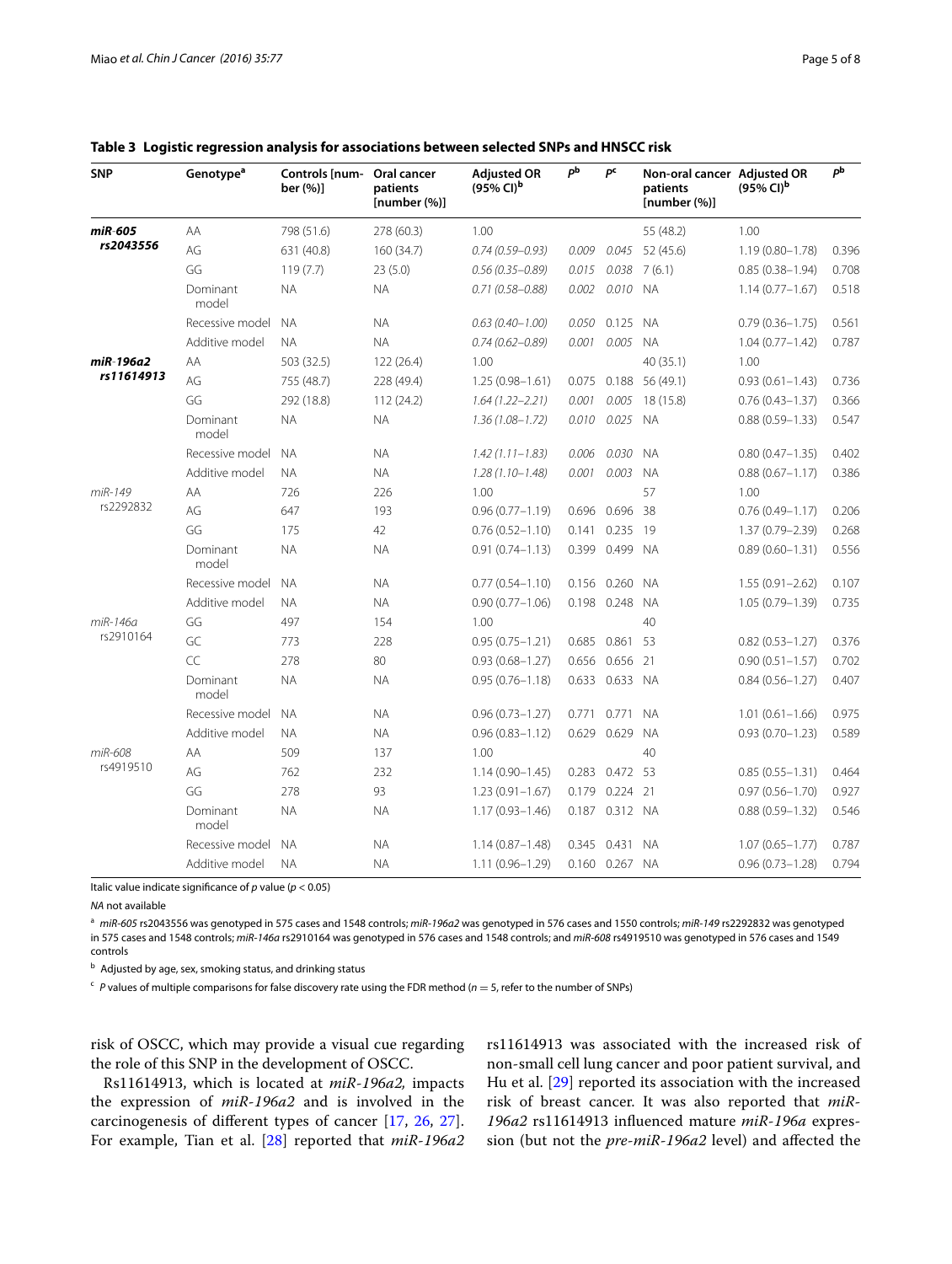| Number of risk alleles <sup>a</sup> | Patients [number (%)] | Controls [number (%)] | Adjust OR (95% CI) <sup>b</sup> | pb      |
|-------------------------------------|-----------------------|-----------------------|---------------------------------|---------|
| $0 - 1$                             | 66 (14.3)             | 303 (19.6)            | 1.00                            |         |
| 2                                   | 153 (33.2)            | 575 (37.2)            | $1.20(0.87 - 1.66)$             | 0.262   |
| 3                                   | 168 (36.4)            | 517 (33.4)            | $1.51(1.10 - 2.09)$             | 0.011   |
| $\overline{4}$                      | 74(16.1)              | 151(9.8)              | $2.23(1.51 - 3.29)$             | < 0.001 |
| Trend                               | <b>NA</b>             | <b>NA</b>             | $1.21(1.10 - 1.32)$             | < 0.001 |
| Binary classification               |                       |                       |                                 | < 0.001 |
| $0 - 2$                             | 219 (47.5)            | 878 (56.8)            | 1.00                            |         |
| $3 - 4$                             | 242(52.5)             | 668 (43.2)            | 1.48 (1.20–1.83)                |         |

<span id="page-5-0"></span>**Table 4 Combined effects of** *miR***-***605* **rs2043556 and** *miR***-***196a2* **rs11614913 on oral squamous cell carcinoma (OSCC) risk**

Italic value indicate significance of *p* value (*p* < 0.05)

<sup>a</sup> The *miR-605* rs2043556 A and *miR-196a2* rs11614913 G allele were assumed as risk alleles based on the main effect of the individual locus and were genotyped in

the 461 OSCC cases and 1546 controls

 $b$  Adjusted by age, sex, smoking status, and drinking status

binding ability of *miR*-*196a*-*3p* to its targets [\[27](#page-7-25)]. Additionally, Hoffman et al. [\[30](#page-7-28)] demonstrated that mature *miR*-*196a2* level was increased 9.3-fold in breast cancer cells transfected with *pre*-*miR*-*196a2*-C (rs11614913), but the levels were only increased 4.4-fold in cells transfected with *pre*-*miR*-*196a2*-T. Such associations were then further supported by studies on other types of cancers. A recent meta-analysis revealed that *miR*-*196a2* rs11614913 was associated with cancer risk, especially risks of lung, colorectal, and breast cancers among Asian populations [\[31](#page-7-29)]. Specially, a few studies have investigated the association of rs11614913 in *miR*-*196a2* with HNSCC risk in Caucasian populations, but the results were inconclusive. Liu et al. [\[32](#page-7-30)] found no association

#### <span id="page-5-1"></span>**Table 5 Stratification analysis for association between variant genotypes and OSCC risk**

| Variable    | miR-605 rs2043556<br>genotype (GG/AG/AA) <sup>a</sup> |                      | Adjusted<br>OR (95%           | рb    |                                | miR-196a2 rs11614913<br>genotype (GG/AG/AA) <sup>a</sup> |                         | рb      | <b>Combined effect</b><br>$(0-2/3-4$ risk alleles) <sup>c</sup> |                      | Adjusted<br>OR (95%     | рb    |
|-------------|-------------------------------------------------------|----------------------|-------------------------------|-------|--------------------------------|----------------------------------------------------------|-------------------------|---------|-----------------------------------------------------------------|----------------------|-------------------------|-------|
|             | Cancer<br>patients<br>(number)                        | Controls<br>(number) | Cl) <sub>b</sub>              |       | Cancer<br>patients<br>(number) | Controls<br>(number)                                     | Cl) <sub>b</sub>        |         | Cancer<br>patients<br>(number)                                  | Controls<br>(number) | CI) <sup>b</sup>        |       |
| Age (years) |                                                       |                      |                               |       |                                |                                                          |                         |         |                                                                 |                      |                         |       |
| <60         | 10/75/125                                             | 55/296/366           | 0.76<br>$(0.59 - 1.00)$       | 0.042 | 56/98/57                       | 135/352/230                                              | 1.33<br>$(1.07 - 1.66)$ | 0.011   | 102/105                                                         | 398/317              | $1.32(0.97 -$<br>1.81)  | 0.081 |
| >60         | 13/85/153                                             | 64/335/432           | $0.73(0.58 -$<br>(0.93)       | 0.011 | 56/130/65                      | 157/403/273                                              | $1.24(1.01 -$<br>1.52)  |         | 0.038 117/137                                                   | 480/351              | $1.62(1.22 -$<br>2.16   | 0.001 |
| Sex         |                                                       |                      |                               |       |                                |                                                          |                         |         |                                                                 |                      |                         |       |
| Female      | 12/68/124                                             | 41/227/296           | $0.78(0.60 - 0.068)$<br>1.02) |       | 59/99/46                       | 93/275/197                                               | $1.64(1.30 -$<br>2.07)  | < 0.001 | 97/107                                                          | 331/233              | $1.54(1.11 -$<br>2.12)  | 0.010 |
| Male        | 11/92/154                                             | 78/404/502           | $0.72(0.57 -$<br>(0.91)       | 0.005 | 53/129/76                      | 199/480/306                                              | 1.08 (0.89-<br>1.32)    |         | 0.434 122/135                                                   | 547/435              | $1.47(1.11 -$<br>1.94)  | 0.008 |
| Smoking     |                                                       |                      |                               |       |                                |                                                          |                         |         |                                                                 |                      |                         |       |
| Never       | 15/99/160                                             | 70/363/456           | $0.79(0.63 -$<br>(0.99)       | 0.037 | 74/129/72                      | 172/430/288                                              | $1.32(1.09 -$<br>1.60)  |         | 0.004 135/139                                                   | 503/385              | $1.36(1.03 -$<br>1,79   | 0.028 |
| Ever        | 8/61/118                                              | 49/268/342           | $0.66(0.50 -$<br>(0.89)       | 0.006 | 38/99/50                       | 120/325/215                                              | $1.25(0.97 -$<br>1.59)  |         | 0.081 84/103                                                    | 375/283              | $1.72(1.22 -$<br>(2.42) | 0.002 |
| Drinking    |                                                       |                      |                               |       |                                |                                                          |                         |         |                                                                 |                      |                         |       |
| Never       | 14/97/161                                             | 78/427/534           | $0.76(0.60 -$<br>(0.95)       | 0.016 | 72/134/67                      | 202/505/335                                              | $1.38(1.14 -$<br>1.67   | 0.001   | 130/142                                                         | 582/456              | $1.46(1.11 -$<br>1.92)  | 0.006 |
| Ever        | 9/63/117                                              | 41/204/264           | $0.70(0.53 -$<br>(0.93)       | 0.014 | 40/94/55                       | 90/250/168                                               | $1.18(0.93 -$<br>1.51)  | 0.175   | 89/100                                                          | 296/212              | $1.58(1.12 -$<br>2.22)  | 0.009 |

Italic value indicate significance of *p* value (*p* < 0.05)

<sup>a</sup> These data are presented as the numbers of cases with genotypes GG, AG, or AA

 $<sup>b</sup>$  Adjusted by age, sex, smoking status, and drinking status</sup>

 $\cdot$  These data are presented as the numbers of cases with 0-2 or 3-4 risk alleles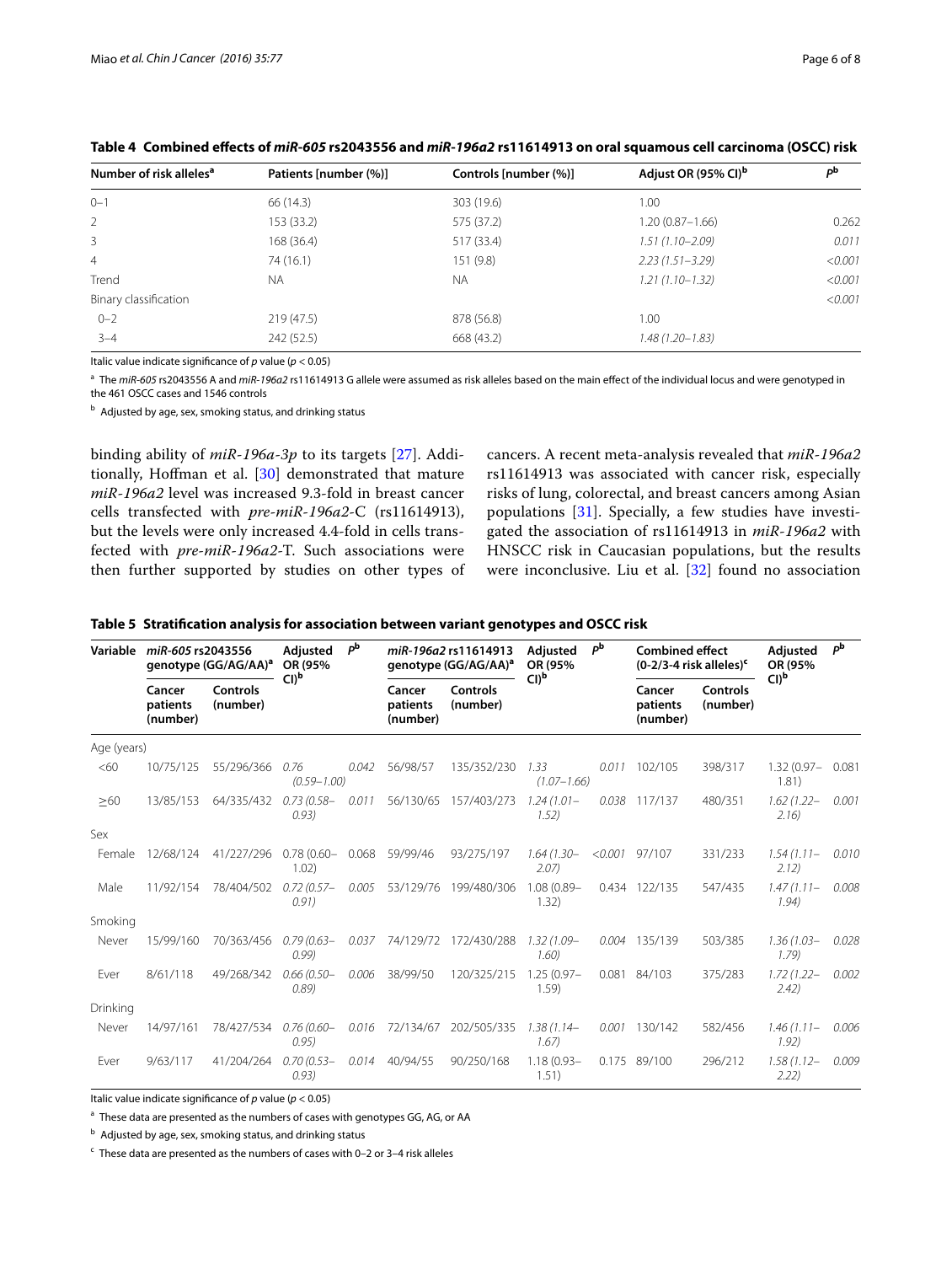| <b>Best model</b>                                                                  | Training bal. acc. | Testing bal. acc. | Pa     | <b>CVC</b> |
|------------------------------------------------------------------------------------|--------------------|-------------------|--------|------------|
| One-factor (age)                                                                   | 0.6063             | 0.5570            | 0.1602 | 10/10      |
| Two-factor (age and miR-605 rs2043556)                                             | 0.6575             | 0.5590            | 0.1511 | 5/10       |
| Three-factor (age, miR-146a rs2910164, and miR-196a2 rs11614913)                   | 0.7276             | 0.5314            | 0.4463 | 6/10       |
| Four-factor (age, miR-146a rs2910164, miR-608 rs4919510, and miR-196a2 rs11614913) | 0.8221             | 0.5491            | 0.2411 | 10/10      |

<span id="page-6-0"></span>**Table 6 Multifactor dimensionality reduction (MDR) analysis for OSCC risk predication**

*Training bal. acc.* training balanced accuracy, *Testing bal. acc.* testing balanced accuracy, *CVC* cross-validation consistency

<sup>a</sup> *P* values for testing balanced accuracy

between *miR*-*196a2* rs11614913 and risk of HNSCC, whereas Christensen et al. [[33\]](#page-7-31) reported that the *miR*-*196a2* rs11614913 CC genotype was related with an increased HNSCC risk. Another study identified a significant association between rs11614913 and *miR*-*196a2* expression levels in tumor tissues from OSCC patients, but no association of *miR*-*196a2* rs11614913 with OSCC risk was noted [[17\]](#page-7-15). In this study, we demonstrated that the *miR*-*196a2* rs11614913 G allele was significantly associated with an increased OSCC risk, which is consistent with the study by Christensen et al. [[33](#page-7-31)]. The difference between our study and the other two studies [\[32](#page-7-30), [33\]](#page-7-31) may due to different ethnic backgrounds and different composition of cases. The MAF in our controls was 0.432, whereas it was either 0.420 [\[32](#page-7-30)] or not obtained [[33\]](#page-7-31) in the literature. Furthermore, the proportion of oral cancer was much higher in our study (80.2%) than that in the other two studies (29.4% and 55.6%, respectively). Larger studies with different ethnic backgrounds and functional investigation are needed to validate these findings.

Studies on associations between the other three SNPs (rs2292832 in *miR*-*149*, rs2910164 in *miR*-*146a*, and rs4919510 in *miR*-*608*) and cancer risk were inconsistent [\[34](#page-7-32)[–38](#page-7-33)]. A recent meta-analysis of 12 studies, including 5937 cases and 6081 controls, revealed that *miR*-*149* rs2292832 was not associated with cancer risk [\[39](#page-7-34)]. Additionally, only two studies investigated the effect of *miR*-*149* rs2292832 on HNSCC risk, and neither produced significant results [[32,](#page-7-30) [40](#page-7-35)]. A meta-analysis of 66 case–control studies reported that *miR*-*146a* rs2910164 was a risk factor for HNSCC, which included four studies from a Caucasian population and one study from a Chinese population  $[41]$  $[41]$ . However, the results from the Chinese population indicated that *miR*-*146a* rs2910164 was not significantly associated with oral cancer risk [\[40](#page-7-35)]. To date, two studies have focused on the associations of *miR*-*608* rs4919510 and cancer risk: one on colorectal cancer  $[38]$  $[38]$  and another on breast cancer  $[37]$  $[37]$ , and their results were inconsistent. In our study, the results demonstrated that none of these three SNPs (rs2292832 in *miR*-*149*, rs2910164 in *miR*-*146a*, and rs4919510 in *miR*-*608*) contributed to the risk of HNSCC in a Chinese

population. Given heterogeneous genetic backgrounds in different populations, these findings must be validated in further larger studies.

Several potential limitations of the present study warrant consideration. First, a relatively small sample size may limit the statistical power of our study, especially in the stratification analysis. We made multiple testing adjustments using the FDR method, and the results indicate that the associations between SNPs and OSCC risk remained significant. However, the effect of *miR*-*605* rs2043556 on HNSCC risk was borderline significant after the FDR correction. Thus, our results must be confirmed in further studies. Second, our study is a hospitalbased, case–control study, and inherent selection bias cannot be completely excluded. Third, the functional significance of rs2043556 in *miR*-*605* and rs11614913 in *miR*-*196a2* for the development of HNSCC remains largely unknown.

In summary, we identified that *miR*-*605* rs2043556 and *miR*-*196a2* rs11614913 were associated with OSCC risk in a Chinese population. Further replication studies with diverse ethnic groups and functional characterization are warranted to validate our findings.

#### **Author details**

<sup>1</sup> Jiangsu Key Laboratory of Oral Diseases, Nanjing Medical University, Nanjing 210029, Jiangsu, P. R. China. <sup>2</sup> Department of Epidemiology and Biostatistics, School of Public Health, Nanjing Medical University, Nanjing 211166, Jiangsu, P. R. China. <sup>3</sup> Department of Stomatology and Center for Evidence-Based Medicine and Clinical Research, Taihe Hospital, Hubei University of Medicine, Shiyan 442000, Hubei, P. R. China. 4 Jiangsu Key Lab of Cancer Biomarkers, Prevention and Treatment, Collaborative Innovation Center for Cancer Personalized Medicine, Nanjing Medical University, Nanjing 211166, Jiangsu, P. R. China.

#### **Acknowledgements**

This work was supported in part by Grants from the National Natural Science Foundation of China (Nos. 81473048 and 81302361), Priority Academic Program Development of Jiangsu Higher Education Institutions (Public Health and Preventive Medicine), Specialized Research Fund for the Doctoral Program of Higher Education of China (No. 20133234120013), China Postdoctoral Science Foundation (No. 2013M540457), and Jiangsu Planned Projects for Postdoctoral Research Funds (No. 1301018A).

#### **Competing interests**

The authors declare that they have no competing interests.

Received: 28 August 2015 Accepted: 4 March 2016 Published online: 11 August 2016